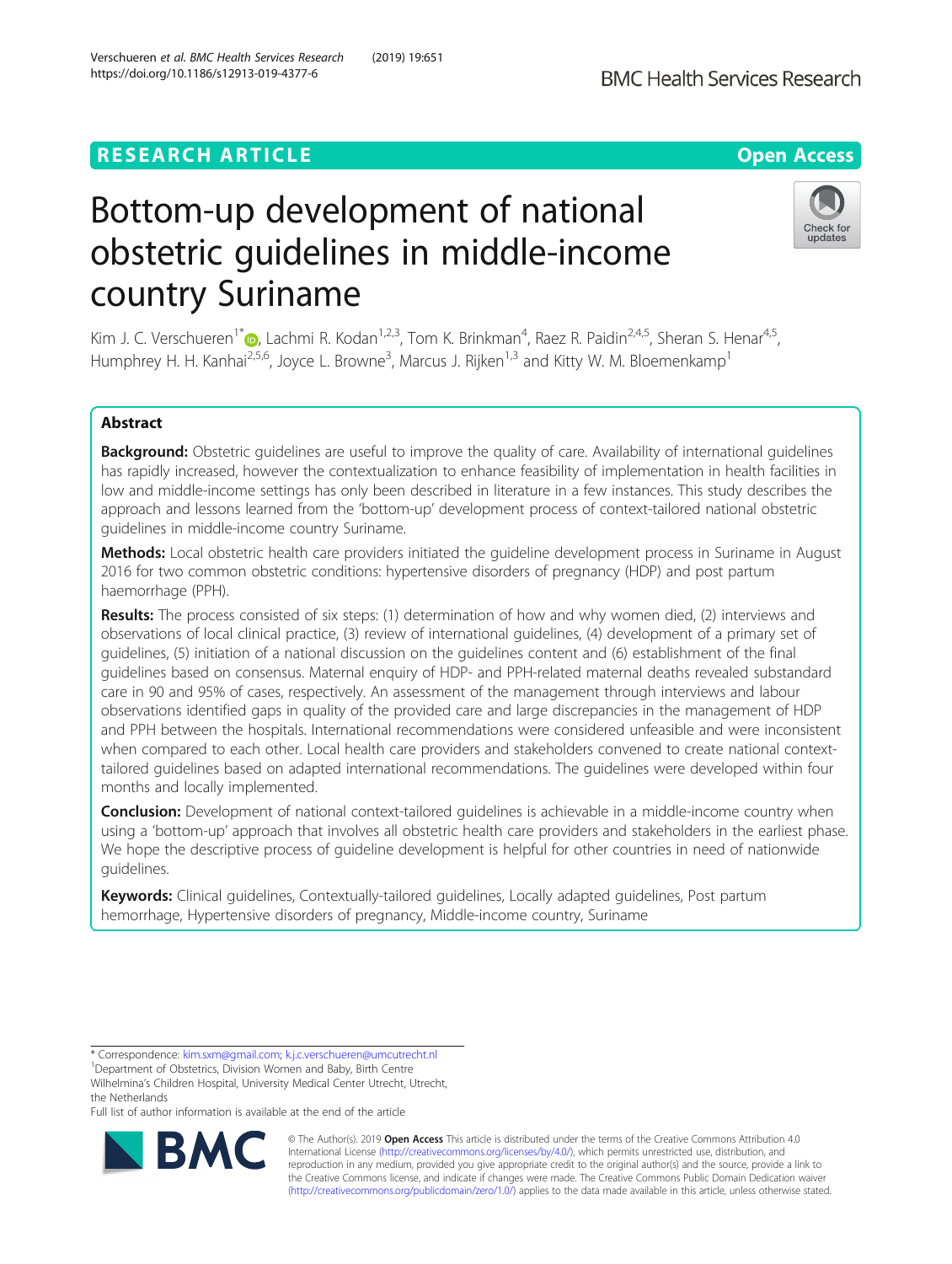# Plain English summary

One of the most important steps to reduce maternal deaths in low and middle-income countries (LMIC) is improving the quality of care provided to pregnant women. Guidelines are known to improve the quality of care, but international guidelines are often not directly applicable for LMIC due to the lack of personnel or resources. This in part reflects where and by whom the guidelines are often developed: international organizations, international colleagues or non-clinicians, who insufficiently consider the context in which these guidelines need to work.

In Suriname, a South American middle-income country, local health care providers initiated a guideline development strategy themselves ("bottom-up"). Local health care providers developed two obstetric guidelines about severe bleeding after childbirth (postpartum haemorrhage) and high blood pressure (hypertensive disorders) during pregnancy. This process consisted of a number of steps: first, it was studied how and why women died during pregnancy, childbirth or shortly after. Next, interviews with local health care providers were conducted, local clinical practice was observed, international guidelines were reviewed and the preliminary guidelines were developed. These guidelines were discussed nationally and consensus was reached for the final guidelines after which implementation began. This "bottom-up" approach, with early involvement of local health care providers proved essential to develop guidelines that are acceptable to everyone and guarantee implementation. These lessons can inform and support the guideline development processes in other countries.

# Background

Reducing maternal mortality remains a universal priority for clinicians, researchers and policymakers. The obstetric transition model describes five stages in which countries move, from high to low maternal mortality [\[1](#page-10-0)]. Phase three is considered a tipping point, in which predominantly direct causes of mortality persist, but as most women reach hospitals, improving the quality of care (skilled birth attendance, appropriate management of complications) becomes essential to further reduce mortality [\[1\]](#page-10-0). In low- and middle-income countries (LMIC), where informal sharing of knowledge and experience-based decision-making often dominates, the development and implementation of feasible clinical guidelines are key to improve quality of evidence-based, respectful maternity care [[2\]](#page-10-0).

Evidence about guideline implementation strategies in low- and middle-income countries has increased in the past years and a number of enablers of effective impementation have been identified [[3](#page-10-0), [4\]](#page-10-0). The most important known enabler is to use a multi-facetted strategy (i.e. combining different methods of implementation) instead of a single intervention (e.g. providing health care workers with existing guidelines) [[3](#page-10-0)–[7](#page-10-0)]. Positive health care providers' attitude towards the guidelines is strongly associated with adherence to the guidelines. The process of guideline development before implementation is critical. By creating appropriate guidelines tailored to the context, use in local reality is ensured and sustainable adherence is created [\[7](#page-10-0)–[9](#page-10-0)].

Suriname is an example of a country in obstetric transition phase three with a fairly high maternal mortality ratio (MMR) of 130 per 100.000 live births compared to other countries in Central and South America [[10](#page-10-0)–[12](#page-10-0)]. Similar to most LMICs, the primary causes of maternal deaths in Suriname are postpartum hemorrhage (PPH) and hypertensive disorders of pregnancy (HDP) [\[11](#page-10-0)]. The majority of these deaths are due to 'third delay' factors linked to the quality of care, such as in-hospital delay of diagnosis and treatment  $[11, 13]$  $[11, 13]$  $[11, 13]$  $[11, 13]$ . The introduction of nationwide guidelines for the clinical management of these complications is therefore a promising strategy to improve health outcomes.

The aim of this article is to describe the approach and lessons learnt from our 'bottom-up' strategy to develop national guidelines tailored to the context of middle-income country Suriname for post partum hemorrhage and hypertensive disorders of pregnancy. These lessons can inform and support the guideline development processes in other settings.

# Methods

Suriname is a middle-income country on the northeastern coast of South-America with 550.000 inhabitants in 2016 and almost 10.000 deliveries annually. Of all deliveries, 92% of women give childbirth in the five hospitals in the country, while 8% deliver in primary health care centers and 2% at home. Four hospitals are located in capital city Paramaribo and one smaller hospital is located on the far West-coast, Nickerie [\[14](#page-10-0), [15](#page-10-0)]. In 2016, fifteen obstetricians, eight residents and approximately fifty midwives provided maternal care in the hospitals in Suriname. Obstetric care provision in Suriname is mainly influenced by Dutch guidelines (Nederlandse Vereniging van Obstetrie en Gynaecologie, NVOG) as residents follow 2 years of their training in the Netherlands [[16](#page-10-0), [17\]](#page-10-0). In addition, the American College of Obstetrics and Gynecology (ACOG) and the World Health Organization (WHO) guidelines are used [\[18](#page-10-0)–[21](#page-10-0)].

In 2015 and 2016 a national maternal death review committee was established, consisting of local obstetric health care providers. This committee audits all pregnancy-related deaths in the country. Among the recommendations are the implementation of national guidelines on the most important causes of maternal mortality and training emergency (obstetric) skills. Subsequently, the maternal death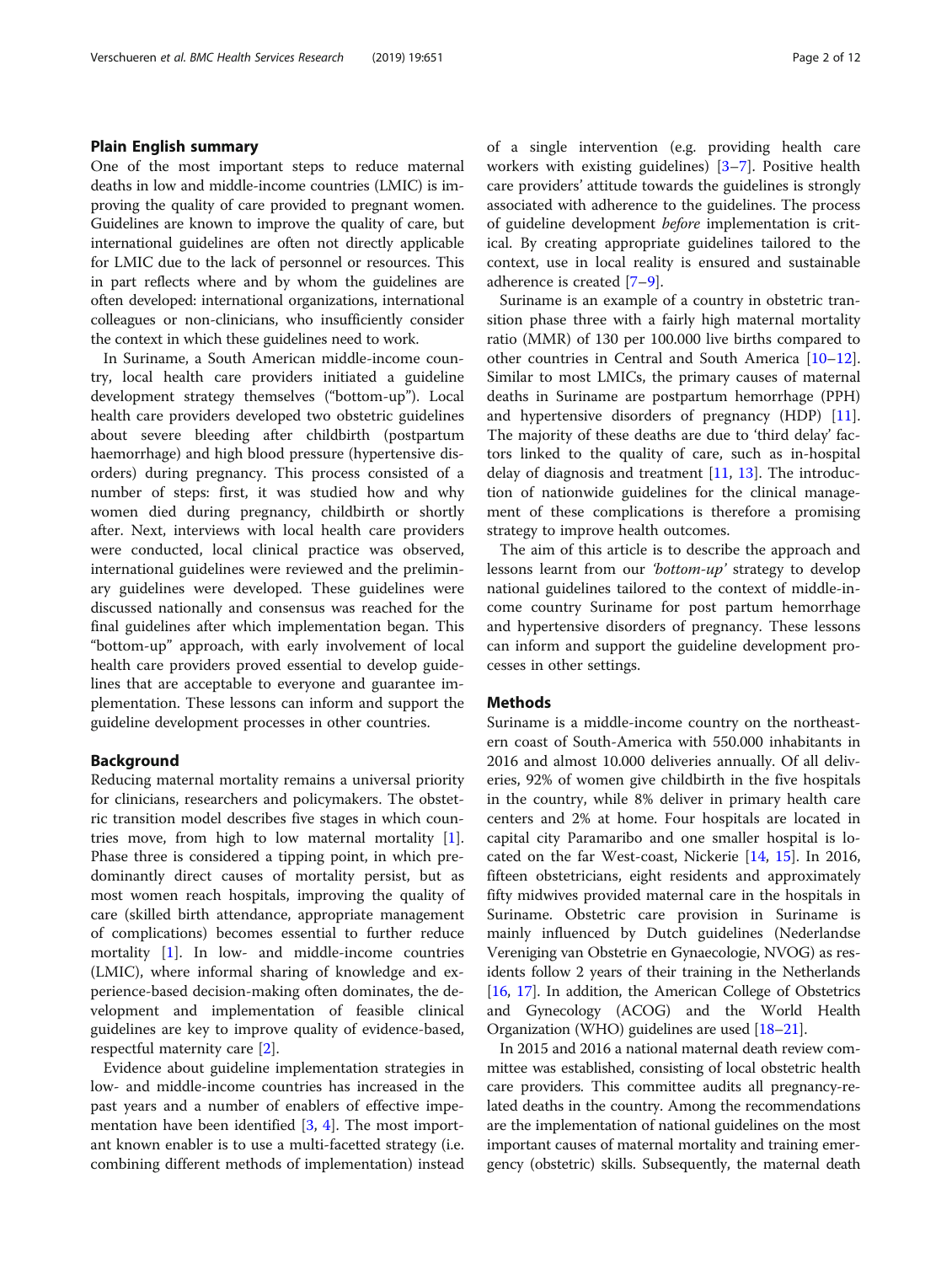committee members initiated the bottom-up guideline development consisting of six-steps, as described below.

## Determine how and why women died

A Reproductive Age Mortality Survey was initiated by a local obstetrician (L.K.) and the principle investigator (K.V.) to audit all maternal deaths between 2010 to 2014. The study revealed a maternal mortality ratio of 130 per 100.000 live births with many preventable deaths due to post partum hemorrhage and hypertensive disorders [[11](#page-10-0)]. The maternal deaths due to, or aggravated by HDP and PPH were further analyzed for substandard care factors and the three-delay model was applied to establish why women died and what could have prevented the death [\[22\]](#page-10-0).

#### Interviews and observations of local clinical practice

First, to determine the standard of care for HDP and PPH management, the obstetric departments of the five hospitals were asked to share their local protocols. Second, interviews on practice were performed with forty-three obstetric health care providers from all hospitals: 13 obstetricians, 8 residents, and 24 midwives. An anonymous national questionnaire was completed. The questionnaire was developed for the purpose of this study (see Additional file [1](#page-9-0)). The structure of the interview was based on international consensus on HDP and PPH prevention, diagnosis and treatment (adapted ACOG checklists) [\[19](#page-10-0), [23](#page-10-0)]. Questions were also asked on encountered barriers and enablers in the current system. Semi-structured one-on-one interviews, conducted by the principle investigator (KV), were held with the gynaecologists and head of midwives of each hospital to assess their opinions and wishes with regard to the new guidelines.

Third, clinical observations were performed by four medical doctors (LH, TB, RP, SH) working in the hospitals and four medical students conducting their rotations. The principle investigator provided the observers a summary of the abovementioned findings per hospital. During a two-month period (250 deliveries) observations were performed in all hospitals on whether the answers in the surveys matched reality. The medical students used the ACOG-adapted checklists for HDP and PPH during the observations.

# Review international guidelines

The four international guidelines on HDP and PPH used most by local health care providers were compared for similarities and differences in definition, causes and recommendations in diagnosis and treatment. Both the HDP and PPH guidelines from the WHO, ACOG and NVOG were assessed. Additionally the PPH guideline of the British Royal College of Obstetrics and Gynaecology (RCOG) and HDP guideline of Australian Queensland Brisbane (QB) were assessed.

# Develop a primary set of guidelines

In August and September 2016 the initial version of the guidelines were drafted by four members of the study team (KV, LK, TB, SH) and one nurse-midwife of each hospital. The above mentioned guidelines were used as a template.

The drafted guidelines were reviewed by external (four international experts from the Netherlands, of which authors HK and KB) and internal reviewers (eighteen local obstetricians and nurse-midwives). The reviewers independently discussed the guidelines with the principle investigator. During a three-hour meeting with all the reviewers the 'key discussion points' were established and simulation-based trainings were prepared. A literature search was conducted on the 'key discussion points' by five of the authors (KV, TB, RP, LK, KB) for evidence-based answers and considerations.

# Initiate national discussion about content of guidelines

Two hundred and one obstetric health care providers (obstetricians, paediatricians, anesthesiologists, residents, doctors, midwives, nurses, trainees) and policy makers (Ministry of Health and Pan-American Health Organization (PAHO)) attended a four-day conference (November 10th to 13th 2016) to discuss the recommendations in two new national obstetric guidelines. The meeting was moderated by one local and one international obstetrician. The two guidelines were adapted during the conference. A two-hour simulation-based training was held on each day to practise and evaluate the content of the guidelines. These trainings were based on maternal deaths of the previous years and led by a team existing of one international expert, two local obstetricians, an anesthesiologist and two midwives. The participants completed an evaluation survey (5-point Likert scale, from unsatisfied to extremely satisfied) about the different components of the conference.

#### Final guideline development and evaluation

The last drafts of the guidelines were distributed digitally and on paper. All obstetric health care providers (including those who did not attend the meeting) were requested to provide feedback within 6 weeks. The local obstetricians ( $n = 13$ ) and chief midwives of each hospital  $(n=5)$  were personally visited for the final feedback and their formal approval.

Ethical approval was obtained from the Surinamese Central Committee on Researching Human Subjects for the study of maternal deaths [Reference number VG 006–15] in March 2015 [\[11](#page-10-0)]. The Surinamese Central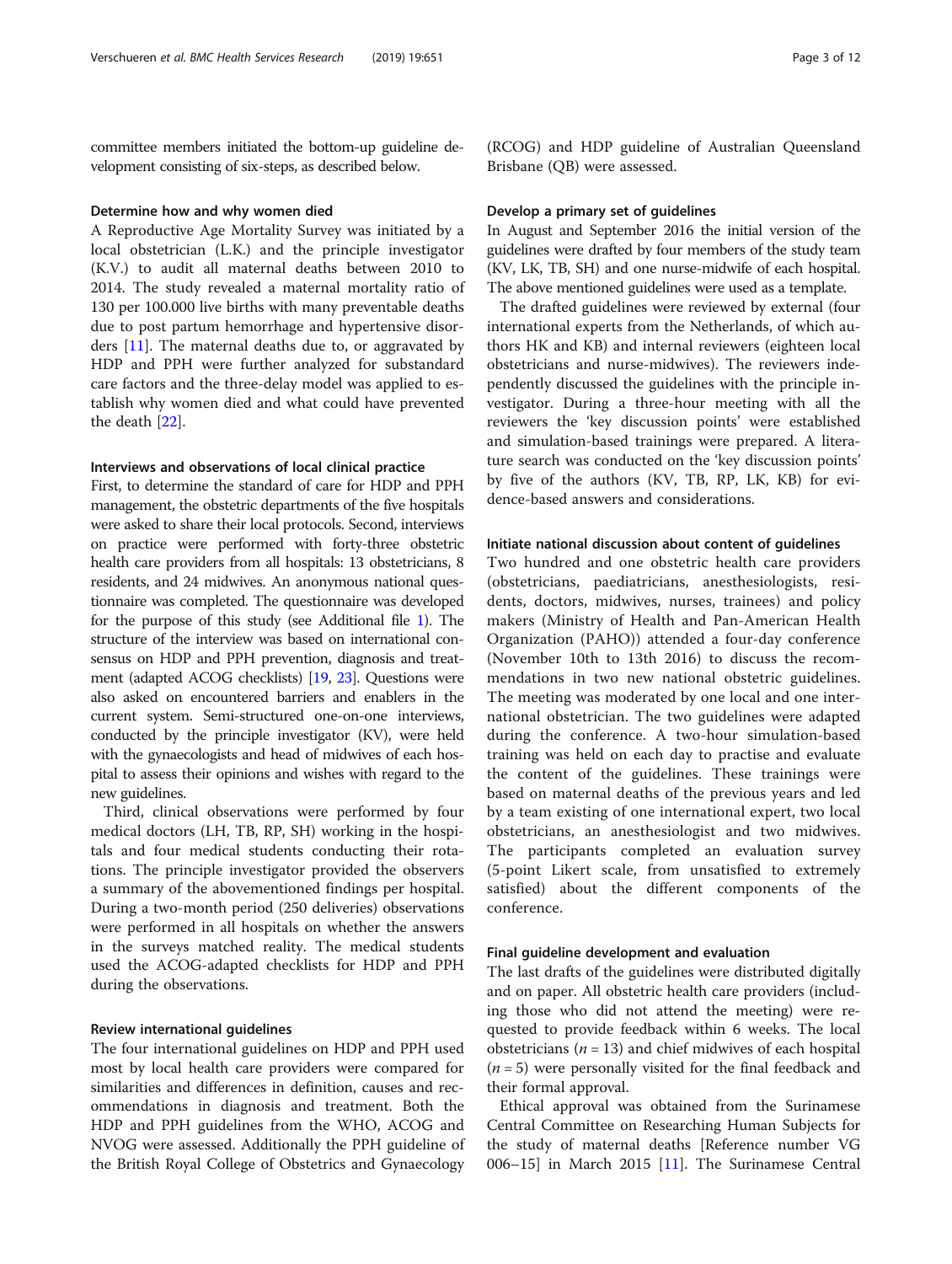Committee on Researching Human Subjects waived the need for approval for the remainder of the project.

#### Results

The six phases of the guideline development process were executed in a period of four months (Fig. 1).

#### Determine how and why women died

The substandard care analysis of the extracted maternal deaths related to HDP  $(n = 19)$  and PPH  $(n = 21)$  in Suriname reveals that most substandard care factors are third delay factors due t a lack of quality of care (see Table [1\)](#page-4-0) [[11\]](#page-10-0).

The substandard quality in care seen in the maternal deaths was mostly due to the lack of anticipation, delay in recognition of seriously ill women, delay in providing available treatment and a lack of supportive treatment (e.g. oxygen, uterine massage). In three (15%) of the maternal deaths blood products were not available within 60 min. Medication (oxytocin, misoprostol or magnesium sulfate) was not available in two women who died of PPH during transportation to the hospital.

# Interviews and observations of local clinical practice

Two of the five hospitals used short local protocols for HDP and PPH. These protocols were available both digitally and on paper. The other three hospitals did not have protocols.

Fourty-three interviews were conducted with obstetric health care providers and showed differences in perception of optimal HDP (Table [2](#page-5-0)) and PPH-care (Table [3](#page-5-0)). The interviewees indicated that the guidelines most frequently used by local staff were from WHO, NVOG and ACOG, though only 60% ( $n = 26/43$ ) said to actually use them [[16](#page-10-0)–[21](#page-10-0)]. A frequent mentioned argument of the health care providers was that the international guidelines were "complex, not applicable, not achievable, unclear and/or not practical in its use". Doctors mentioned that "there are discrepancies between international guidelines leading to discrepancies in regimens between gynaecologists in daily practice". Lastly, midwives mentioned that they "miss easy-to-use checklists or flowcharts which we can adapt to our situation".

The 'standard care' regarding HDP and PPH per hospital can be found in Additional file [2.](#page-9-0) Noteworthy, are differences in daily regimen between hospitals within five kilometers

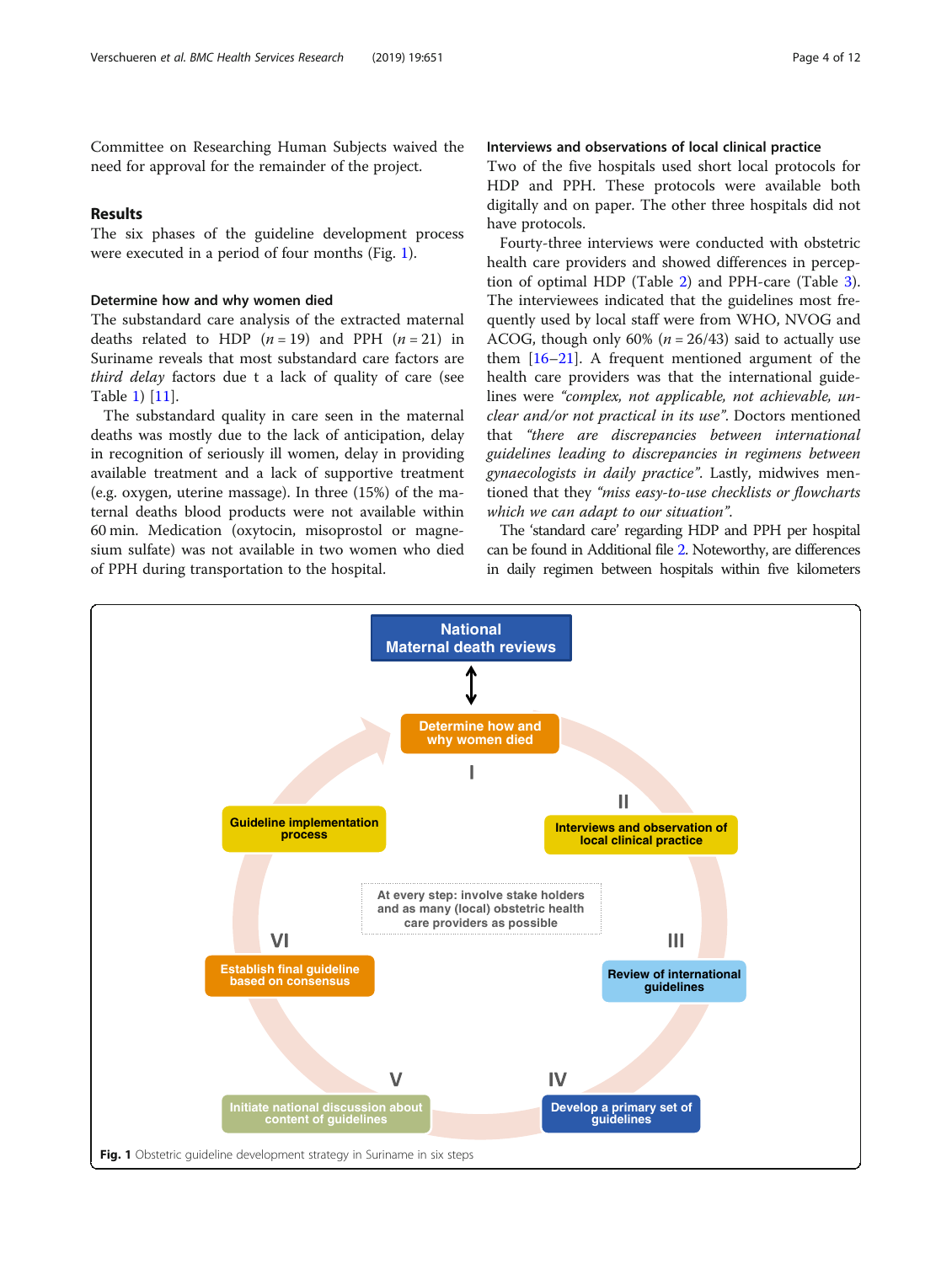#### <span id="page-4-0"></span>Table 1 Three-delay model of maternal deaths in Suriname, 2010–2014

|                                                                                                                                                 | HDP-related<br>maternal deaths<br>$n = 19(%)$ | PPH-related<br>maternal deaths<br>$n = 21(96)$ |
|-------------------------------------------------------------------------------------------------------------------------------------------------|-----------------------------------------------|------------------------------------------------|
| 1st delay (patients do not seek care)                                                                                                           | 1(5.3)                                        | (4.8)                                          |
| 2nd delay (patients do not reach care)                                                                                                          | 1(5.3)                                        | 4(19.0)                                        |
| 3rd delay (patients do not receive adequate care in hospital), reasons:                                                                         | 17 (89.5)                                     | 20 (95.2)                                      |
| i. Essential medications unavailable                                                                                                            | $0(-)$                                        | 2(10.0)                                        |
| ii. Blood products unavailable                                                                                                                  | N/A                                           | 3(15.0)                                        |
| iii. Necessary staff unavailable                                                                                                                | 1(5.9)                                        | 2(10.0)                                        |
| iv. Lack of quality of care (delay in diagnosis and treatment (not due to unavailability), inadequate<br>monitoring, poor supportive treatment. | 16(94.1)                                      | 19 (95.0)                                      |
| Death most likely preventable                                                                                                                   | 9(47.4)                                       | 16(76.2)                                       |

distance of each other. Clinical observations revealed that the management of HDP and PPH was found to differ between obstetricians within the same hospital (in three hospitals).

We did not observe that the international guidelines were consulted by nurses or midwives in any of the hospitals. When asked for, the digitally available protocols could not be localized by the staff on duty in two of the hospitals. In PPH management, we observed blood loss estimation was often inadequately (Fig. [2](#page-9-0)).

#### Review international guidelines

A summary of similarities and differences between the four international guidelines used most frequently by local health care providers is presented in Additional file [3](#page-9-0).

The four HDP guidelines (WHO, ACOG, QB, NVOG) differed from each other in the following major recommendations: diagnosis of severe pre-eclampsia, timing of aspirin prevention, antihypertensive therapy choices and dose, magnesium sulfate dose and therapy duration, recommendations on fluid restriction, vital sign monitoring and timing of delivery [[17,](#page-10-0) [18,](#page-10-0) [21,](#page-10-0) [24](#page-10-0)].

The four PPH guidelines (WHO, ACOG, RCOG, NVOG) differed from each other in the following major recommendations: active management in the third stage of labour (AMTSL), dose of uterotonics, oxygen therapy initiation, uterine massage, blood transfusion ratio, tranexamic acid, balloon tamponade, embolization, vessel ligation and hysterectomy [[16](#page-10-0), [19](#page-10-0), [20](#page-10-0), [25](#page-10-0)].

# Development of the two national guidelines

The first drafts of the guidelines were created in September 2016. International reviewers added specific recommendations, e.g. the use of tranexamic acid in PPH, the necessity of a blood transfusion protocol, restricting fluids in pre-eclampsia and aspirin prevention of preeclampsia. The local reviewers (all gynecologists and head nurses) requested for the guidelines to be more practical with flowcharts and checklists and with more

specific recommendations, e.g. the frequency of vital sign monitoring in HDP or PPH. The 'key discussion points' were summarized and attached to the draft guidelines as an appendix.

#### Initiate national discussion about content of guidelines

The four-day meeting was attended by 201 health care providers, including all obstetricians  $(n = 15)$ , residents  $(n = 4)$ , the majority of midwives and nurses (–in training) (80%,  $n = 161$ )) and different stakeholders, i.e. representatives of the Ministry of Health and the Pan-American Health Organization. Key discussion points were presented and discussed for final consensus on the HDP (Table [4](#page-6-0)) and PPH guideline (Table [5](#page-7-0)). This discussions was facilitated by the local and international moderators who were prepared with evidence-based background information.

The simulation trainings in smaller groups were wellreceived as the local health care providers felt they "could practice" and felt "safe to ask remaining questions". The evaluation survey revealed that the majority (93%,  $n = 186/201$ ) of the health care providers were 'very satisfied' (4 or 5 points on scale of Likert) with the guideline development proces. There was a high rate of agreement on the content of the guidelines and commitment to implementation (82%,  $n = 164/201$ ). The participants mentioned that they felt important to the development process. One fifth of the participants (18%,  $n = 37$ ) commented that they would have liked more training opportunities and a better location for the fourday meeting.

# Final guideline development and evaluation

The obstetric health care providers had no further comments 6 weeks after guideline distribution. The final versions of both guidelines were approved by all obstetricians, head midwives and participating stakeholders. The final guidelines were distributed 4 months after the initiation of the project and further implementation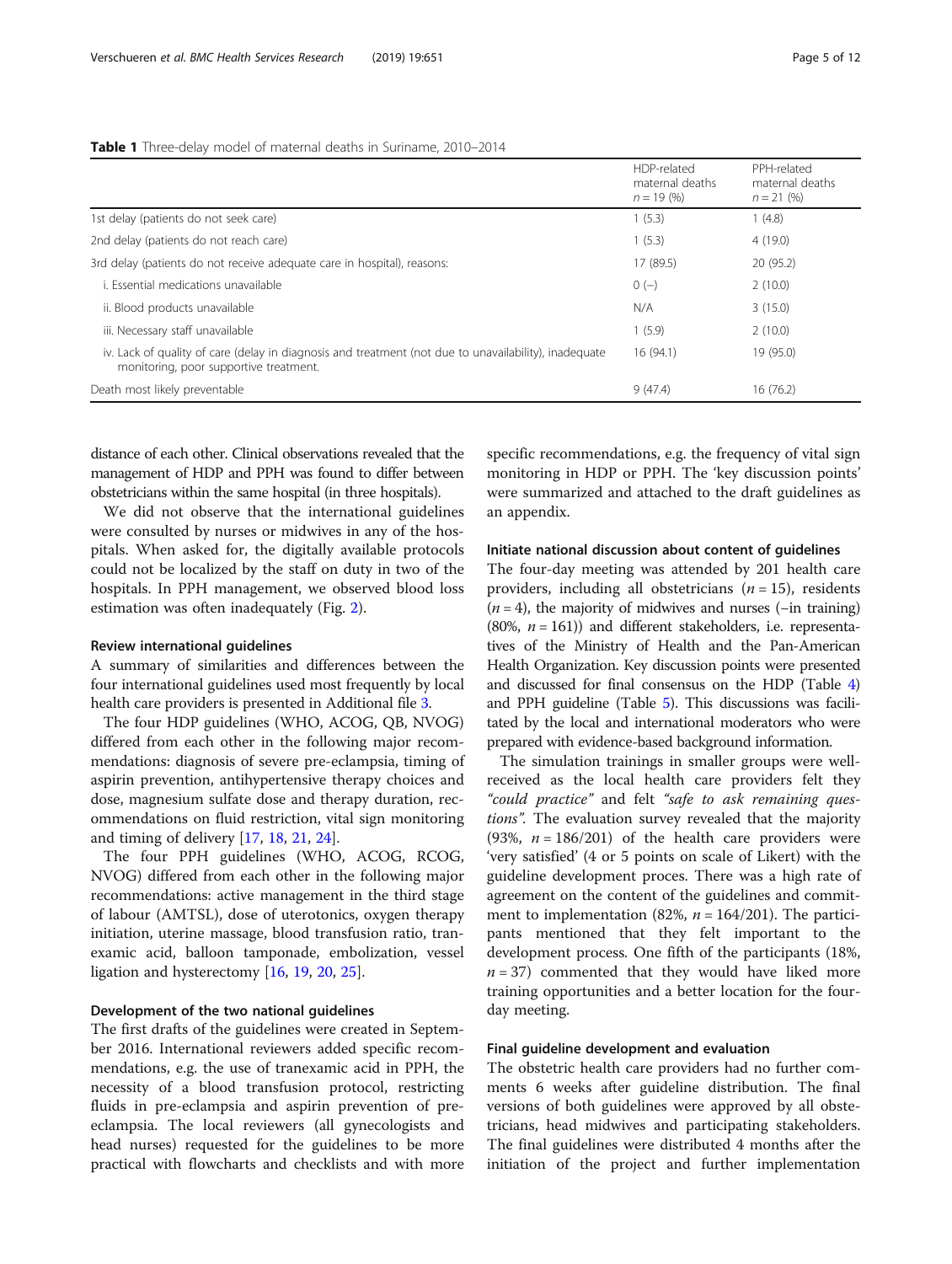<span id="page-5-0"></span>

| Table 2 Interviews with obstetric health care providers on the |  |
|----------------------------------------------------------------|--|
| standard local care regarding HDP                              |  |

Hypertensive disorders of pregnancy  $n = 43$  (100%) Definitions clear - Pre-eclampsia 38 (88) - Severe pre-eclampsia 22 (51) - Eclampsia 34 (79) Anticipation / prevention - Risk factors known 36 (84) - Aspirine 10 (23) - Calcium 22 (51) Oral medical treatment (1<sup>st</sup> line) 1. Methyldopa 43 (100) 2. Hydralazine 43 (100) 3. Nifidipine (antepartum) 5 (12) 4. Labetalol 21 (48) Parenteral medical treatment (2<sup>nd</sup> line) 1. Hydralazine (direct shots) 43 (100) 2. Hydralazine (perfussor) 25 (58) 3. Labetalol 15 (35) 4. Ketanserin 5 (12) Magnesium sulfate - Loading dose (4–6 g/30 min) 26 (60) - Maintanance dose (1 g/hr) 43 (100) - Initiation threshold: BP ≥110 32 (74) - Duration: 24 – 48 hours 43 (100)  $-$  Repeat (2 g/5 min) in seizure 6 (14) - Diazepam before MgSO<sub>4</sub> 38 (88) Stabilization of severe PE / eclampsia - Minimum 48 hr before termination of pregnancy  $8(19)$ Earliest termination in severe PE  $-GA \geq 27$  weeks 23 (53)  $-GA \ge 30$  weeks 15 (35)  $-GA \geq 32$  weeks 5 (12) Other  $-$  Eclampsia box available<sup>a</sup> 9 (21) - Oxygen during eclampsia 12 (28) - Two i.v. access lines 22 (51) - i.v. loading fluid before MgSO4 7 (16) - Restrict fluids to  $< 2 L / 24$  hrs 0 (0) - Early warning score (MEOWS) 7 (16)

<sup>a</sup>Eclamspia kit includes magnesium sulfate, calciumgluconate, labetalol, hydralazin, sodium choloride ampoule, fluids (ringers lactate and sodium chloride), blood sample bottles, tourniquet, syringes, plaster to fix cannula, guedel aiways, bag and mask, oxygen, reflex hammer

Table 3 Interviews with obstetric health care providers on the standard local care regarding PPH

| Post partum hemorrhage                   | $n = 43(100\%)$ |
|------------------------------------------|-----------------|
| Definitions clear                        |                 |
| PPH                                      | 38 (88)         |
| Severe PPH                               | 19 (44)         |
| Clear when to alarm doctor               | 24 (56)         |
| Anticipation / prevention                |                 |
| Uterotonics in Caesarean                 | 43 (100)        |
| Uterotonics in all vaginal births        | 14 (33)         |
| Controlled cord traction                 | 19 (44)         |
| Measuring blood                          |                 |
| Measuring by cup                         | 18 (42)         |
| Only clots measured                      | 16(37)          |
| Medical treatment (1 <sup>st</sup> line) |                 |
| Oxytocin i.m. or i.v. (2nd shot)         | 16 (37)         |
| Oxytocin infusion (10IU/4 hrs)           | 43 (100)        |
| Misoprostol 400mcg supp                  | 41 (95)         |
| Methergine 0.2mg i.m.                    | 11(26)          |
| Resuscitation                            |                 |
| Always place 2nd i.v. line               | 11(26)          |
| Choice of fluids:                        |                 |
| Crystalloids                             | 43 (100)        |
| Colloids                                 | 16(37)          |
| Oxygen                                   | 20 (47)         |
| Tranexamic acid (1 gr i.v.)              | 10(23)          |
| Blood transfusion                        |                 |
| Clear guidelines available               | 0(0)            |
| Indication:                              |                 |
| $Hb < 4$ mmol/L                          | 37 (86)         |
| $Hb < 3.5 + Ht < 0.20$                   | 6(14)           |
| Persistent blood loss                    | 43 (100)        |
| Ratio:                                   |                 |
| 1 PC: 2 FFP                              | 9 (21)          |
| 2 PC: 1 FFP                              | 34 (79)         |
| Other                                    |                 |
| PPH box available <sup>a</sup>           | 19 (44)         |
| Balloon / B-Lynch / uterine pack         | 0(0)            |
| Vaginal tampon                           | 43 (100)        |
| Hysterectomy if necessary                | 43 (100)        |
| Early warning score (MEOWS)              | 9(21)           |

<sup>a</sup>PPH box includes oxytocin, Methergin, misoprostol, different IV cannulas, blood sample bottles, tourniquet, syringes, plaster to fix cannula, catheter size 16 with urobag, infusion set, blood set, sterile gloves, cotton swabs, scissors, fluids (ringers lactate and sodiumchloride), 3-way connectors, oxygen face mask, spculums, sponge holding forceps, condom tamponade and catheter, uterine pack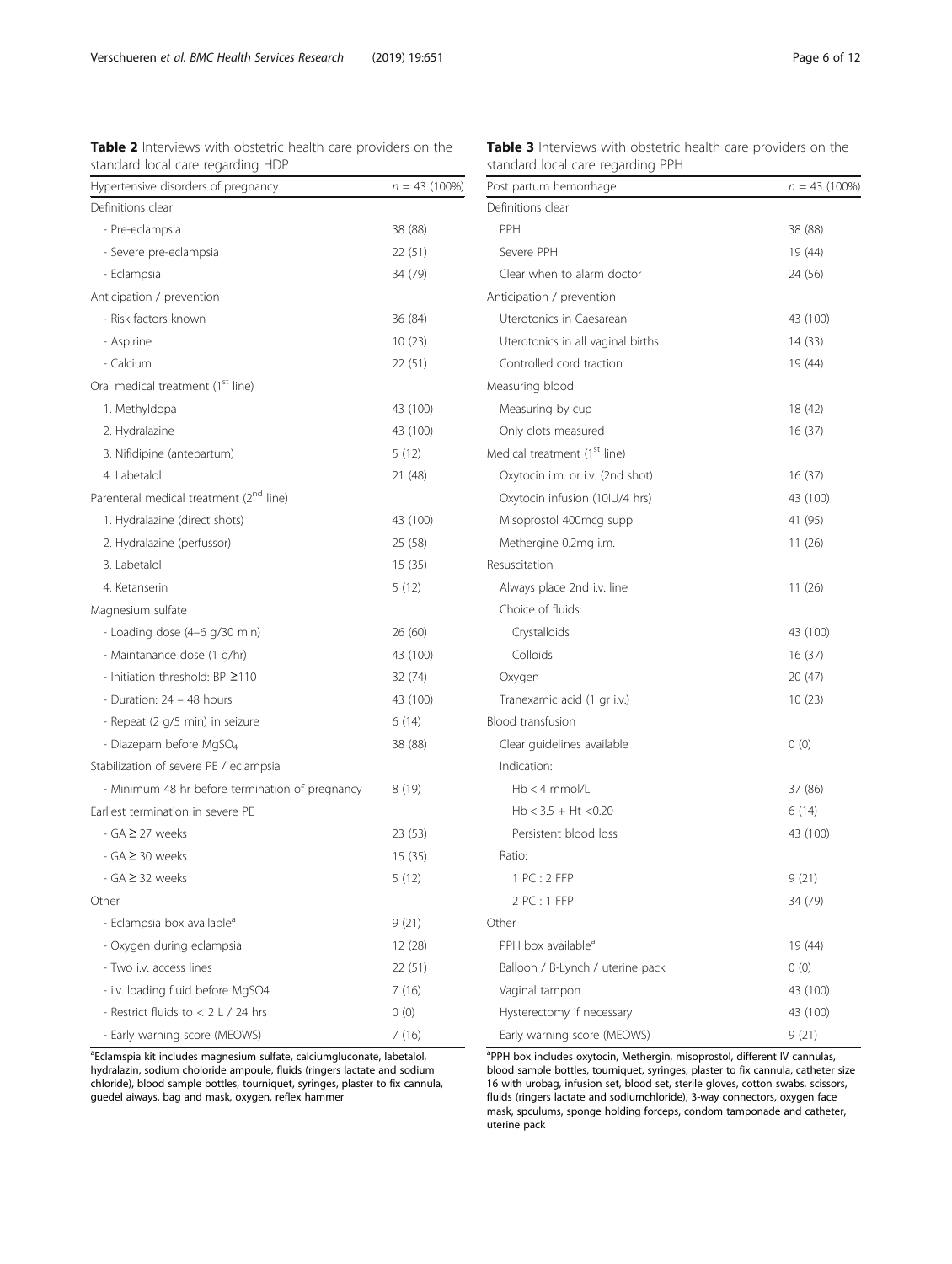<span id="page-6-0"></span>Table 4 'Key discussion points' and the consensus reached during the HDP guideline development process

| Hypertensive disorders of pregnancy "Key discussion points"<br>Consensus |                                                                                                                                           |                                                                                                                                                                                                                                                                                                                                                                             |  |  |  |  |
|--------------------------------------------------------------------------|-------------------------------------------------------------------------------------------------------------------------------------------|-----------------------------------------------------------------------------------------------------------------------------------------------------------------------------------------------------------------------------------------------------------------------------------------------------------------------------------------------------------------------------|--|--|--|--|
|                                                                          | Definition                                                                                                                                |                                                                                                                                                                                                                                                                                                                                                                             |  |  |  |  |
|                                                                          | Can you diagnose severe pre-eclampsia without proteinuria?                                                                                | Yes, if severe hypertension is accompanied by hematologic, renal, neurological,<br>hepatic or pulmonary complications [26, 27].                                                                                                                                                                                                                                             |  |  |  |  |
|                                                                          | Prevention                                                                                                                                |                                                                                                                                                                                                                                                                                                                                                                             |  |  |  |  |
| 2                                                                        | Which women should receive aspirin therapy for the prevention of<br>pre-eclampsia?                                                        | All women with an obstetric history of pre-eclampsia should be administered<br>100mg of aspirin during their 16th and 37th week. Women with<br>cardiovascular risk factors may be counselled for its use as well [26, 28].                                                                                                                                                  |  |  |  |  |
|                                                                          | Therapy                                                                                                                                   |                                                                                                                                                                                                                                                                                                                                                                             |  |  |  |  |
| 3                                                                        | Which antihypertensive therapy is preffered?                                                                                              | Methyldopa is first choice, followed by hydralazine or labetalol. Nifedipine is<br>first choice postpartum.                                                                                                                                                                                                                                                                 |  |  |  |  |
| 4                                                                        | In severe HDP, what should be given first: antihypertensives or<br>magnesiumsulfate?                                                      | Magnesium sulfate (4 gram in 30 minutes, followed by 1 gram per hour) is<br>initiated immediately; hypertensive medication will be added depending on<br>the blood pressures.                                                                                                                                                                                               |  |  |  |  |
| 5                                                                        | Can magnesium sulfate be administered by nurses or midwives<br>according to protocol in eclampsia prior to consultation with a<br>doctor? | In emergency situations nurses or midwives can administer magnesium<br>sulfate before or during consultation with a doctor. It should never be<br>administered over the same tap as oxytocin.                                                                                                                                                                               |  |  |  |  |
| 6                                                                        | Is magnesium sulfate therapy without a loading dose an option<br>when severe pre-eclampsia presents without clinical symptoms?            | International evidence and recommendations suggest always using a loading<br>dose, as the maintenance dose does not give the magnesium plasma rise<br>that is necessary to prevent a seizure [29]. When magnesium sulfate is given,<br>it should be given adequately and not stopped during (caesarean) delivery.                                                           |  |  |  |  |
| 7                                                                        | Should magnesium sulfate therapy be continued in caesarean<br>section with spinal analgesia?                                              | Magnesium sulfate should be continued during the delivery or caesarean<br>section, as the intra partum risk of eclampsia is highest [26, 28].                                                                                                                                                                                                                               |  |  |  |  |
| 8                                                                        | Can nifedipine and magnesium sulfate therapy be combined?                                                                                 | There is a potential theoretical interaction between the two, leading to<br>hypotension and neuromuscular blockade effects, although this is seldom<br>reported. Regular monitoring is recommended and if hypotension occurs,<br>nifedipin and magnesium sulphate administration should cease [30].                                                                         |  |  |  |  |
| 9                                                                        | Should a fluid preload be administration before intravenous<br>antihypertensive or magnesium sulfate therapy?                             | No, because the risk of fluid overload (and subsequent pulmonary oedema) is<br>high in severe pre-eclampsia [26]. Fluid preloading is acceptable in<br>hypovolemia or anticipated epidural anaesthesia and low blood pressures.<br>Early consultation of an anaesthesiologist is advised.                                                                                   |  |  |  |  |
|                                                                          | 10 Is diazepam of added value to magnesium sulfate in the treatment<br>of eclampsia?                                                      | Magnesium sulfate is the drug of choice for treating eclamptic seizures.<br>Diazepam is not advised by international guidelines [26]. During the<br>discussion it was decided upon that diazepam use should be limited to<br>unremitting seizures.                                                                                                                          |  |  |  |  |
|                                                                          | Other                                                                                                                                     |                                                                                                                                                                                                                                                                                                                                                                             |  |  |  |  |
|                                                                          | 12 How can we define "stabilization" in eclampsia or severe pre-<br>eclampsia?                                                            | The definition of stabilization of pre-eclampsia and eclampsia is: (1) stable<br>blood pressure (RR 130-150 / 70-100); (2) adequate magnesium sulfate<br>(loading dose must be administered); (3) platelets of >80); (4) fluid restriction<br>of <1.5 liters. Stabilization is not time-dependent and can be reached even<br>within an hour if management is adequate [26]. |  |  |  |  |
|                                                                          | 13 When and how should the pregnancy be terminated in eclampsia<br>or severe pre-eclampsia?                                               | The delivery should not be terminated until the mother is stable (see point 13).<br>The termination of pregnancy is on maternal indication. Vaginal delivery<br>should be strived for whenever feasible without fetal compromise [26].                                                                                                                                      |  |  |  |  |
|                                                                          | 13 How often should vital signs be checked and what should be<br>checked?                                                                 | Every 15 minutes (4 times), every 30 minutes (4 times), every hour (4 times),<br>every two hours (4 times), followed by regular checks in case of normal blood<br>pressures.                                                                                                                                                                                                |  |  |  |  |
|                                                                          | 14 When is admission to the Intensive Care Unit indicated?                                                                                | In any case of organ dysfunction, such as pulmonary oedema, neurological<br>complications, HELLP, etc.                                                                                                                                                                                                                                                                      |  |  |  |  |

followed in the hospitals. The Ministry of Health technically supported the abovementioned development process and accepted the guidelines as national guidelines. The guidelines were reviewed by health providers 2 years after initial implementation during a second national conference, and were adapted with new recommendations accordingly.

# **Discussion**

We have presented the participatory approach of the development process of context-tailored national obstetric guidelines on HDP and PPH in Suriname. The process consisted of six steps: (1) determination of how and why women died, (2) interviews and observations of local clincal practice, (3) review of international guidelines, (4)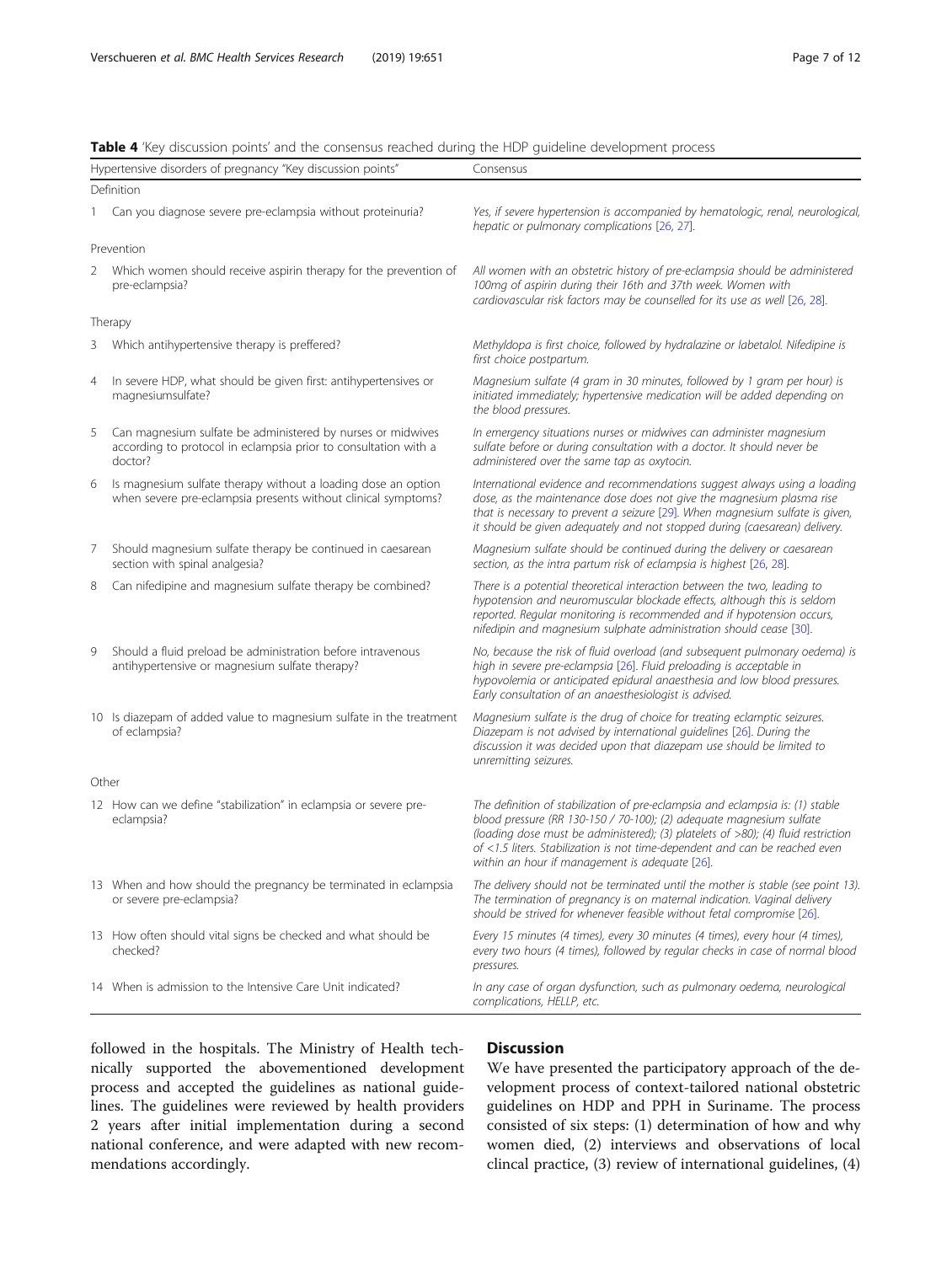<span id="page-7-0"></span>

|       | Post partum hemorrhage "Key discussion points"                                                                                              | Consensus                                                                                                                                                                                                                                                                                                                                                           |
|-------|---------------------------------------------------------------------------------------------------------------------------------------------|---------------------------------------------------------------------------------------------------------------------------------------------------------------------------------------------------------------------------------------------------------------------------------------------------------------------------------------------------------------------|
|       | Definition                                                                                                                                  |                                                                                                                                                                                                                                                                                                                                                                     |
| 1     | Should the threshold for PPH be blood loss of 500mL (WHO) or<br>1000mL (Netherlands)?                                                       | Blood loss after vaginal delivery is often underestimated. Therefore, blood loss<br>of 500mL will be considered PPH.                                                                                                                                                                                                                                                |
| 2     | How should the blood loss be measured, by a measuring cup, by<br>weight or estimation)                                                      | Blood loss needs to be measured by measuring cup or by weight (minus the<br>pad). To be precise, it is advised to exchange the pads just after childbirth to<br>subtract the amniotic fluid loss.                                                                                                                                                                   |
|       | Prevention                                                                                                                                  |                                                                                                                                                                                                                                                                                                                                                                     |
| 3     | Should oxytocin prevention after childbirth always be available and<br>given, including in rural areas?                                     | The cost-efficacy was discussed and health care workers of the interior ( $n=12$ )<br>and the different stake holders agreed that oxytocin should be made available<br>in the interior. Misoprostol use in the interior is avoided as much as possible<br>to avoid unsafe abortion.                                                                                 |
| 4     | Can the oxytocin-infusion used for uterine stimulation be used as<br>preventive measure for PPH or is an extra bolus of oxytocin<br>needed? | A calculation of the blood oxytocin concentration after bolus or infusion<br>revealed that an extra (intravenous or intramuscular) 5-10 units of oxytocin<br>bolus is necessary for adequate prevention op PPH based on international<br>recommendation [31, 32, 33].                                                                                               |
| 5     | Which health care providers should be permitted to perform<br>controlled cord traction?                                                     | Midwives should all be competent in performing controlled cord traction. If<br>they do not feel competent to do so, they should be trained by more<br>experienced personnel.                                                                                                                                                                                        |
|       | Therapy                                                                                                                                     |                                                                                                                                                                                                                                                                                                                                                                     |
| 6     | Misoprostol is frequently used in PPH in Suriname, what is the<br>additional value on top of adequate oxytocin infusion?                    | If oxytocin is adequately administered (an extra shot of 5 units plus<br>continuous infusion of 10 units in maximum four hours), misoprostol has no<br>additional value [32]. If oxytocin is not available, or the uterus does not<br>contract sufficiently, misoprostol can be given.                                                                              |
| 7.    | What should the oxytocin regimen be in caesarean section?                                                                                   | Oxytocin 5 units slowly intravenously, followed by an infusion (10 units in four<br>hours) is advised in all caesarean sections [33].                                                                                                                                                                                                                               |
|       | Fluids and blood products                                                                                                                   |                                                                                                                                                                                                                                                                                                                                                                     |
| 8     | In severe PPH should crystalloids or colloids be used?                                                                                      | International recommendations show no better outcome when using colloids<br>[34]. Colloids are more expensive, adverse effects have been reported and<br>there is no decrease in the risk of respiratory problems due to pulmonary<br>oedema [35]. The preference is to use crystalloids.                                                                           |
| 9     | What is the ideal ratio for the transfusion of packed cells, fresh<br>frozen plasma and platelets?                                          | Ratio 1 : 1 : 0. For every packed cell also fresh frozen plasma. In acute severe<br>blood loss it is advised to initiate the fresh frozen plasma transfusion, as it is<br>generally available more rapidly than packed cells. Platelet transfusion is given<br>on indication (coagulopathy).                                                                        |
| Other |                                                                                                                                             |                                                                                                                                                                                                                                                                                                                                                                     |
|       | 10 Should a parthograph always be used?                                                                                                     | The partograph is an important tool to assess the progress of labour.<br>Induction or slow progress of labour and oxytocin-stimulation are merely a<br>few examples of PPH risk factors.                                                                                                                                                                            |
|       | 11 When is tranexamic acid recommended and what is the risk for a<br>subsequent thrombo-embolism?                                           | Tranexamic acid (1 gram in 10 minutes) is recommended in cases of $> 1000$<br>mL blood loss. In on going blood loss, it is advised to repeat this after 30<br>minutes [36]. It should not be administered to women with a contra-<br>indication for antifibrinolytic therapy (e.g. thrombosis in pregnancy). The<br>results of the WOMAN trial are to be published. |
|       | 12 What are more affordable options for an intra-uterine tamponade<br>balloon such as the Rush or Bakri?                                    | Intra-uterine balloon can be made with condoms and a urinary catheter.<br>Recommendations were to insert a large vaginal tampon after the balloon<br>insertion to prevent displacement.                                                                                                                                                                             |
|       | 13 How often should vital signs be monitored after severe PPH?                                                                              | Every 5 to 10 minutes during blood loss. After PPH vitals should be recorded<br>after 30 minutes, one hour, 2 hours, 4 hours and 8 hours.                                                                                                                                                                                                                           |

development of a primary set of guidelines, (5) initiation of a national discussion about the guideline content and (6) consensus-based finalization of both guidelines.

The most important enabler of succesful guideline development was the bottom-up approach with early involvement of local, intrinsically motivated, health care providers. Important barriers were the inconsistencies between international recommendations, the unavailability of easily adaptable guidelines and the use of several different international guidelines by health care providers which differed among each other.

In the assessment of causes of maternal deaths due to HDP and PPH in Suriname, we found that insufficient quality of care played the most important role. This led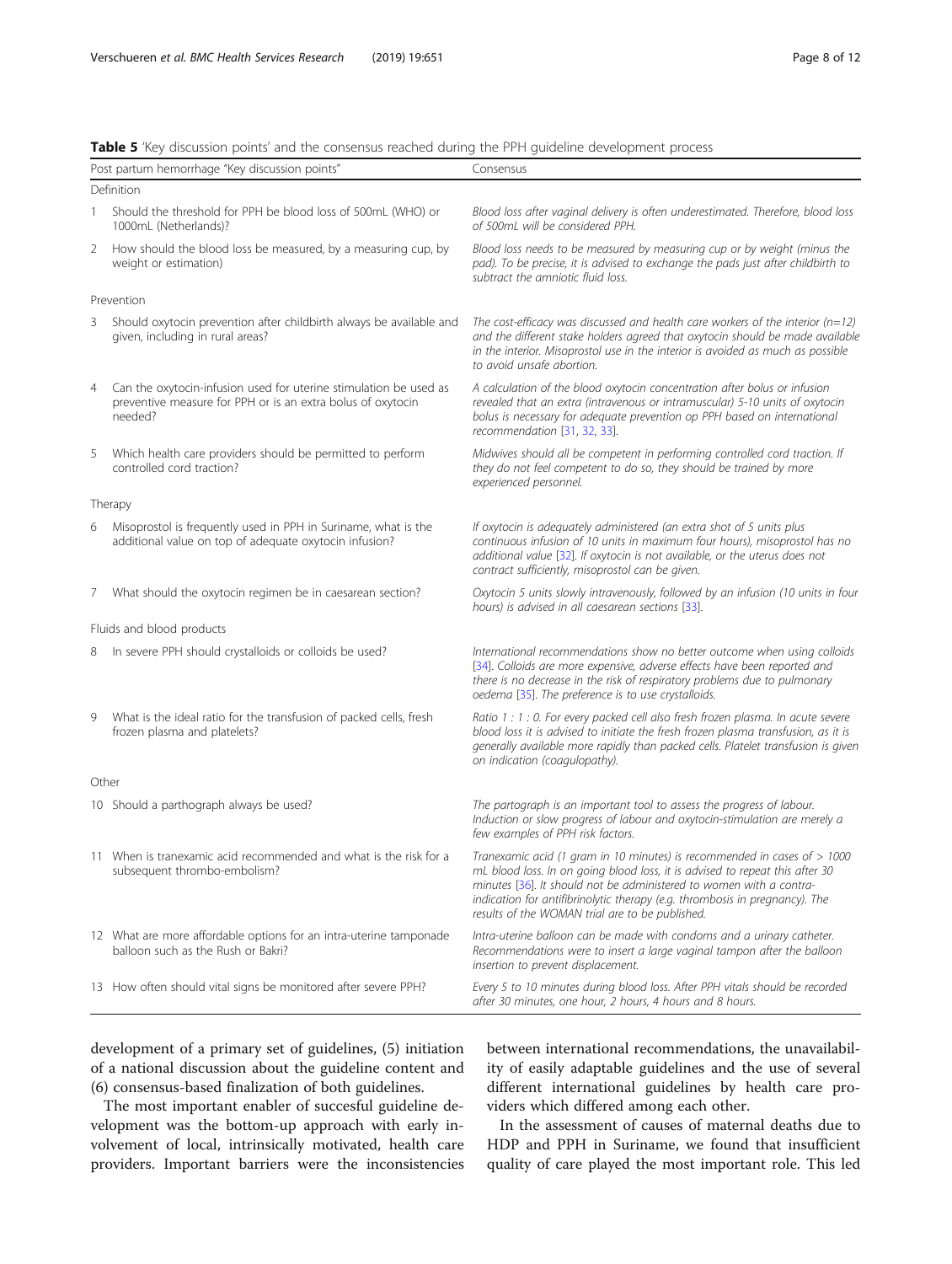to the development of the guidelines. Our approach is aligned with the recommendations from the obstetric transition model, in which evidence-based guideline implementation is a key intervention to further reduce maternal mortality in countries in the third stage of transition [[1,](#page-10-0) [37,](#page-10-0) [38\]](#page-10-0). Contrary to the more common maternal health guideline development approach (with a top-down mentality, in which experts distribute knowledge or guidelines without involvement of target users), our guideline development approach demonstrates how to succesfully bridge the gap between evidence-based international recommendations and local realities by involving end users from the earliest phases of guideline development to enhance final guideline use [[3,](#page-10-0) [4](#page-10-0), [8,](#page-10-0) [38](#page-10-0)]. This is crucial, as merely the existence of (international) guidelines does not guarantee implementation. Our assessment of practice in the hospitals in Suriname showed that guidelines for HDP and PPH were not routinely used and quality of decision-making was based on experience rather than evidence, as often reported from similar settings [\[5](#page-10-0), [7,](#page-10-0) [8](#page-10-0), [39](#page-10-0)]. Local health professions often considered the international guidelines unfeasible and impractical. Next to this, similar to other studies, we found that well-established international guidelines on HDP and PPH differ significantly in their recommendations and interpretation of underlying evidence that resulted in these recommendations [[40](#page-10-0)–[42](#page-10-0)]. This suggests that a critical evaluation is necessary of how available evidence is used to develop global obstetric guidelines.

There were substantial differences in the management of HDP and PPH between hospitals. This is in part a reflection of the various clinical practices that influence care in Suriname with influences from Europe, the United States and the WHO. Yet, even in high-income countries with national guidelines endorsed by professional organizations, inter-hospital differences in management of HDP and PPH are reported [\[43](#page-10-0), [44\]](#page-10-0). These findings underline the importance of involving also the end users in the guideline development process (i.e. health care providers and stakeholders involved in pregnancy, delivery and postpartum care).

Important barriers of guideline development that need to be elaborated upon is that some recommendations are not immediately accepted. In Suriname, for example, the use of magnesium sulfate for prevention of eclampsia was initially not accepted by all as healthcare workers were not yet familiar with this. Another barrier for Suriname is the fact that there is currently no regulatory framework for health professionals. We believe such framework would be relevant to reduce maternal deaths, especially by helping health care workers to monitor their delivered quality of care. A general barrier for the development of context-tailored obstetric guidelines is the fact that it is time consuming and resource

demanding. We noticed that early involvement of end users, understanding their barriers and engaging all health care professionals are essential to ensure a fast guideline development process.

If more global consensus on the most important obstetric complications would be attained, with recommendations tailored at region or health care system resources and include easily-adaptable flowcharts or checklists, the local guideline development would be much more feasible. The WHO Handbook for Guideline Development is an example of a comprehensive tool for evidence-based guideline development, but also a very large document and it uses a time-consuming process that seems not readily achievable for most LMIC [[45](#page-11-0)]. The recently published PartoMa study from in a low-resource referral hospital in Zanzibar, Tanzania, is one of the few examples of a systematic approach to evidence-based international recommendations adaptation to local reality and evaluation of it's impact on health outcomes. Their 'bottom up' approach was similar to ours and appeared to be associated with significant reductions in stillbirths and improvement of treatment of hypertensive disorders of pregnancy [\[6,](#page-10-0) [7,](#page-10-0) [46\]](#page-11-0). The PartoMa Guideline Development in Zanzibar and our strategy in Suriname were both achievable due to the smaller size of the island or country  $[6, 7, 46]$  $[6, 7, 46]$  $[6, 7, 46]$  $[6, 7, 46]$  $[6, 7, 46]$  $[6, 7, 46]$  $[6, 7, 46]$ . However, when healthcare workers are fully engaged in the quality cycle of plan-do-check-act, nationwide improvement can also be made in larger countries [[47](#page-11-0)].

#### Strengths and limitations

This is the first evaluation of the development of national obstetric guidelines in a middle-income country, and can serve as an example for low and middle-income countries in the process of developing contextually-tailored guidelines. There was a high rate of agreement and the guideline development process was completed very steadily, in only 4 months.

A limitation to consider is that our guideline development process was conducted in a small country and thus, for larger countries this might not be applicable directly. Another limitation is that qualitative data on maternal mortality most likely did not reflect 'standard' management of HDP and PPH before the guideline development proces. We therefore recommend others to perform a study before guideline development to better assess the current situation and be able to do a before-after analysis. We also acknowledge that the evaluation surveys were not conducted by an independent party and may not have captured all the dimensions of the development process. Nevertheless, if the incidence of maternal mortality and severe morbidity declines, the awareness created among healthcare providers by recent publications on local maternal mortality in Suriname together with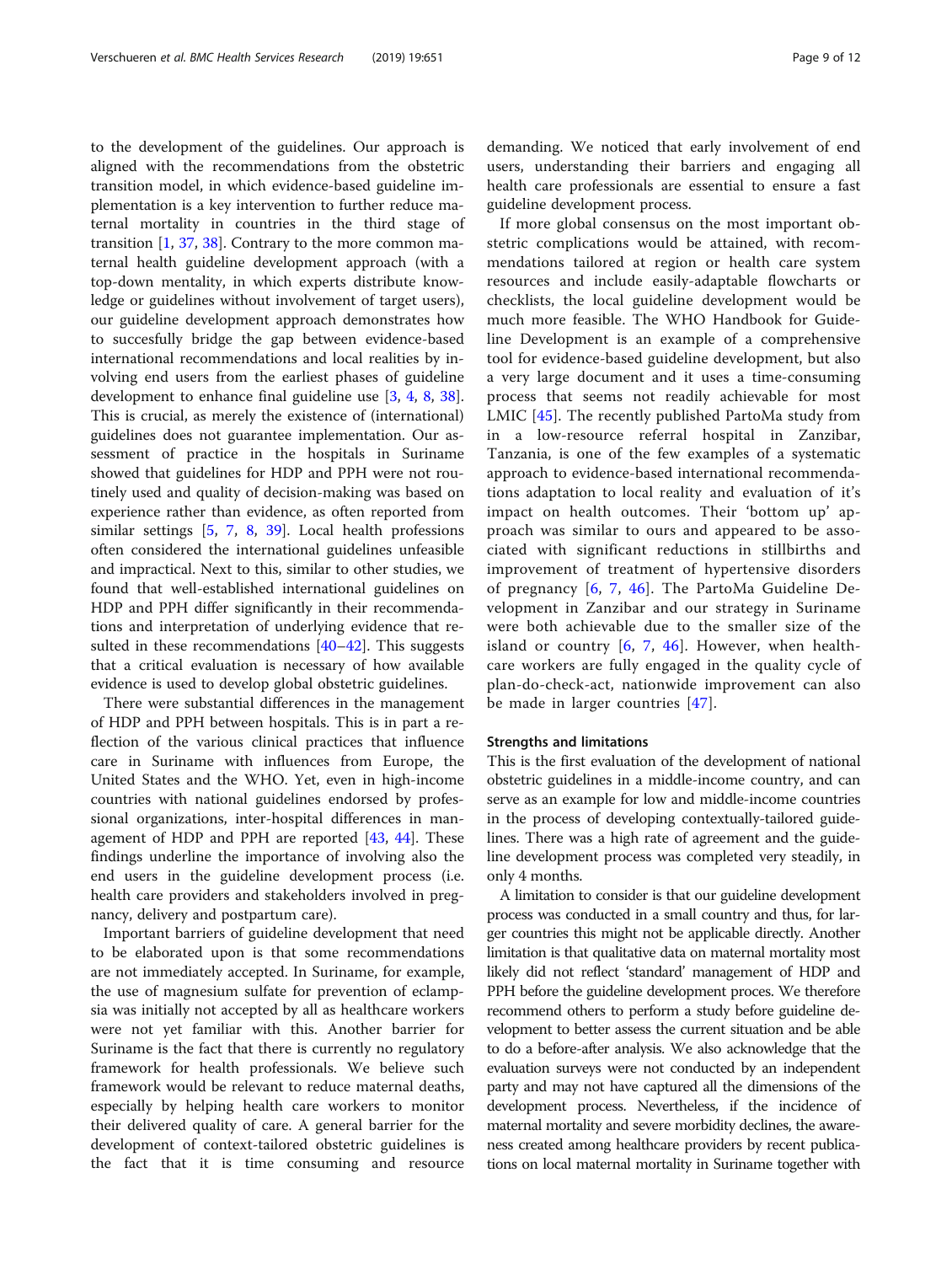# <span id="page-9-0"></span>**Blood loss measurement**

#### **Perception of staff**

"Measurement of blood loss is very accurate as we always use a measuring cup" - explained by midwives and confirmed by obstetricians.

# **Reality**

# - Delivery room

Blood loss measurement included only the blood clots (blood poured through a sieve, removing the plasma/fluids before pouring clots in a measuring cup) in 3 of 4 hospitals.

- Operating theatre (caesarean) Blood loss measurement included only the blood loss by suction, in a measuring cup (not gauzes / clots) in 2 of 4 hospitals.

Fig. 2 Example of revelations during clinical labor observations

the development of the guidelines will likely have contibuted, especially as no other major interventions related to HDP and PPH have taken place the past decade [[11](#page-10-0), [13](#page-10-0)]. In the context of research, we are evaluating implementation of the guidelines by criteria-based audits embedded in a prospective cohort study on severe maternal morbidity and mortality due to HDP and PPH, currently ongoing in Suriname. Yet, it remains a recommendation to independently evaluate the impact on core outcomes in order to evaluate actual quality improvement.

# Conclusion

Bottom-up development of context-tailored guidelines are achievable within a reasonably short timeframe. Important barriers for the guideline development process are the discrepancies between international recommendations, which require local consensus to be reached on key issues, and the unavailability of easily adaptable guidelines. The main enabler for both development and implementation is the involvement of local birth attendents from the early phases onwards to ensure use in local reality, drive change and create sustainable adherence. We recommend bottom-up context-tailored guideline development with early involvement of the end users.

# Additional files

[Additional file 1:](https://doi.org/10.1186/s12913-019-4377-6) Questionnaire on HDP and PPH practice in your facility. (PDF 108 kb)

[Additional file 2:](https://doi.org/10.1186/s12913-019-4377-6) Comparison of hospitals in clinical practice of HDP and PPH in Suriname. (PDF 124 kb)

[Additional file 3:](https://doi.org/10.1186/s12913-019-4377-6) Comparison of international guidelines regarding HDP and PPH. (PDF 124 kb)

#### Abbreviations

ACOG: American College of Obstetrics and Gynaecology; CCT: Controlled cord traction; FFP: Fresh frozen plasma; Hb: Hemoglobin; HDP: Hypertensive disorders of pregnancy; HIC: High income country; IU: International Units; LMIC: Low and middle income country; MEOWS: Modified Early Obstetric Warning Score; NVOG: Nederlandse Vereniging van Obstetrie en Gynaecologie; PAHO: Pan-American Health Organization; PC: Packed cell; PPH: Post partum hemorrhage; QB: Queensland Brisbane; RCOG: Royal College of Obstetrics and Gynecology; WHO: World Health Organization

#### Acknowledgements

The authors wish to thank all the local obstetricians and head midwives for their valuable participation in the guideline development and simulation trainings. We would especially like to thank the two international experts Prof. dr. J van Roosmalen and dr. H van Huisseling for their contribution to the guideline development process. Also thanks to the logistics team (A. Naarden, M. Vredeberg, drs. S. Samijadi, C. Mohammedjalil) and the Dutch medical students who performed an assessment of clinical practice (N. Schenkelaars, S. Thierens, R. Ettema, I. Zeilstra, E. van der Linden). We are thankful to prof. dr. F.W. Jansen for the initial help with the conceptualization of the manuscript. Lastly, we kindly thank the Pan-American Health Organization for the consumptions during the four-day meeting.

#### Author's contributions

All authors have read and approved the final version of the manuscript. Guideline development: KV, LK, TB, SH, RP, HK, KB and more local health care providers. Supplementary files by: KV, TB, SH, RP. Study conception: KV, LK. Methodology: JB, MR, HK, KB. Supervision: JB, MR, HK, KB. First draft of manuscript: KV, with contribution of TB, JB, RP. Final version of manuscript: KV, with contribution of all authors.

#### Funding

No funding was obtained for this study.

#### Availability of data and materials

The datasets analysed during the current study are not publicly available due to the sensitivity of the data, but are available from the corresponding author on reasonable request. The final guidelines can be found on [verloskundesuriname.org](http://verloskundesuriname.org)

#### Ethics approval and consent to participate

For analysis of the maternal deaths, ethical approval was obtained from the Surinamese Central Committee on Researching Human Subjects [Reference number VG 006–15] in March 2015. Maternal mortality cases were anonymous to the investigators. The Surinamese Central Committee on Researching Human Subjects waived the need for approval for the remainder of the project. The health care providers, participants of the study, provided their written consent for the interviews to be used for study purposes.

#### Consent for publication

Not applicable.

#### Competing interests

The authors declare that they have no competing interests.

#### Author details

<sup>1</sup>Department of Obstetrics, Division Women and Baby, Birth Centre Wilhelmina's Children Hospital, University Medical Center Utrecht, Utrecht, the Netherlands. <sup>2</sup>Department of Obstetrics, Academical Hospital Paramaribo, Paramaribo, Suriname. <sup>3</sup> Julius Global Health, Julius Centre for Health Sciences and Primary Care, University Medical Centre Utrecht, Utrecht University, Utrecht, The Netherlands. <sup>4</sup>Department of Obstetrics, Diakonessen Hospital Paramaribo, Suriname. <sup>5</sup> Anton de Kom University, Paramaribo, Suriname.<br><sup>6</sup> Department of Obstatrics, Department of Obstatrics, Leiden University. Department of Obstetrics, Department of Obstetrics, Leiden University Medical Center, Leiden, the Netherlands.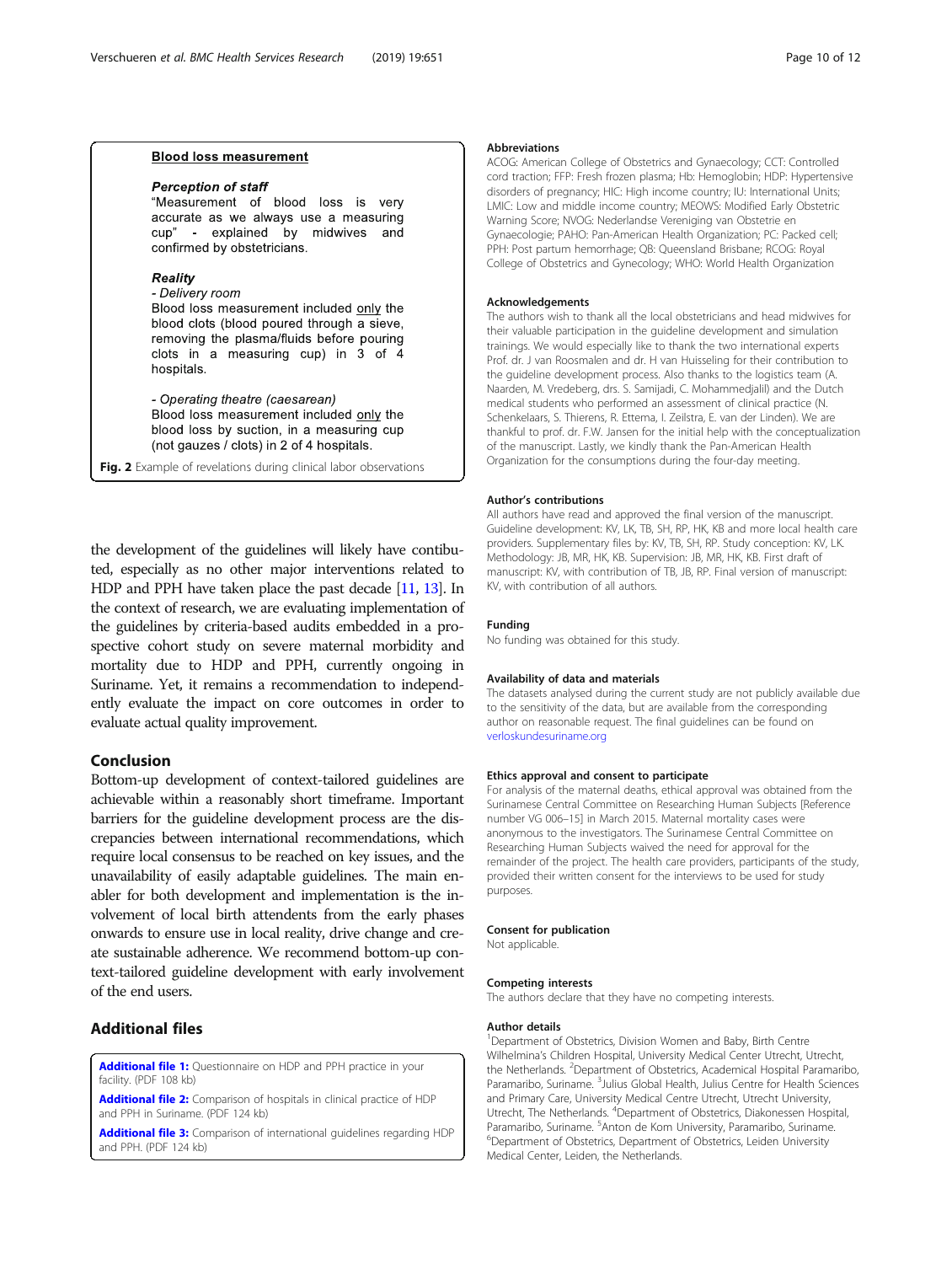# <span id="page-10-0"></span>Received: 7 May 2019 Accepted: 29 July 2019 Published online: 09 September 2019

#### References

- 1. Souza J, Tunçalp Ö, Vogel J, et al. Obstetric transition: the pathway towards ending preventable maternal deaths. BJOG. 2014;121:1–4.
- 2. Miller S, Abalos E, Chamillard M, et al. Beyond too little, too late and too much, too soon: a pathway towards evidence-based, respectful maternity care worldwide. Lancet. 2016;388(10056):2176–92.
- 3. Imamura M, Kanguru L, Penfold S, et al. A systematic review of implementation strategies to deliver guidelines on obstetric care practice in low- and middleincome countries. Int J Gynaecol Obstet. 2017;136(1):19–28.
- 4. Stokes T, Shaw EJ, Camosso-Stefinovic J, Imamura M, Kanguru L, Hussein J. Barriers and enablers to guideline implementation strategies to improve obstetric care practice in low- and middle-income countries: a systematic review of qualitative evidence. Implement Sci. 2016;11(1):144.
- 5. Braddick L, Tuckey V, Abbas Z, et al. A mixed-methods study of barriers and facilitators to the implementation of postpartum hemorrhage guidelines in Uganda. Int J Gynecol Obstet. 2016;132(1):89–93.
- 6. Maaløe N, Housseine N, Meguid T, et al. Effect of locally tailored labour management guidelines on intrahospital stillbirths and birth asphyxia at the referral hospital of Zanzibar: a quasi-experimental pre-post study (the PartoMa study). BJOG. 2018;125(2):235–45.
- 7. Maaløe N, Housseine N, van Roosmalen J, et al. Labour management guidelines for a Tanzanian referral hospital: the participatory development process and birth attendants' perceptions. BMC Pregnancy Childbirth. 2017; 17:1):1–11.
- 8. Nabyonga Orem J. Bataringaya Wavamunno J, Bakeera SK, Criel B. do guidelines influence the implementation of health programs? Uganda's experience. Implement Sci. 2012;7:98.
- 9. Belizán M, Bergh A-M, Cilliers C, Pattinson RC, Voce A. Stages of change: a qualitative study on the implementation of a perinatal audit programme in South Africa. BMC Health Serv Res. 2011;11(1):243.
- 10. Martins HEL, De Souza MDL, Arzuaga-Salazar MA. Maternal mortality from hemorrhage in the state of Santa Catarina, Brazil. Rev da Esc Enferm. 2013; 47(5):1025–30.
- 11. Kodan LR, Verschueren KJC, van Roosmalen J, Kanhai HHH, Bloemenkamp KWM. Maternal mortality audit in Suriname between 2010 and 2014, a reproductive age mortality survey. BMC Pregnancy Childbirth. 2017;17(1):275.
- 12. Say L, Chou D, Gemmill A, et al. Global causes of maternal death: a WHO systematic analysis. Lancet Glob Health. 2014;2(6):323–33.
- 13. Kodan LR, Verschueren KJC, Kanhai HHH, Roosmalen JJM, Bloemenkamp KWM Rijken MJ. The golden hour of sepsis : an in-depth analysis of sepsisrelated maternal mortality in middle-income country Suriname. PLoS One. 2018;27(7):1–14.
- 14. Pan-American Health Organization (PAHO). Country Cooperation Strategy, Suriname 2012–2016, 2012. [http://apps.who.int/iris/bitstream/](http://apps.who.int/iris/bitstream/handle/10665/168802/ccs_sur_en.pdf?sequence=1&isAllowed=y) [handle/10665/168802/ccs\\_sur\\_en.pdf?sequence=1&isAllowed=y.](http://apps.who.int/iris/bitstream/handle/10665/168802/ccs_sur_en.pdf?sequence=1&isAllowed=y) Accessed 20 July 2016.
- 15. United Nations Children's Fund. Suriname Multiple Indicator Cluster Survery 2010. Final Report. 2010. [http://microdata.worldbank.org/index.php/](http://microdata.worldbank.org/index.php/catalog/1913/study-description) [catalog/1913/study-description](http://microdata.worldbank.org/index.php/catalog/1913/study-description). Accessed 26 June 2016.
- 16. Nederlandse Vereniging van Obstetrie en Gynaecologie. Hemorrhagia postpartum. NVOG richtlijn. 2011. [https://www.nvog.nl/wp-content/](https://www.nvog.nl/wp-content/uploads/2018/02/Hemorrhagia-postpartum-HPP-3.0-14-11-2013.pdf) [uploads/2018/02/Hemorrhagia-postpartum-HPP-3.0-14-11-2013.pdf](https://www.nvog.nl/wp-content/uploads/2018/02/Hemorrhagia-postpartum-HPP-3.0-14-11-2013.pdf). Accessed 4 Aug 2016.
- 17. Nederlandse Vereniging van Obstetrie en Gynaecologie. Hypertensieve aandoeningen in de zwangerschap. NVOG richtlijn. 2011. [https://www.nvk.](https://www.nvk.nl/Portals/0/richtlijnen/hyperintensieve%20aandoening%20zwangerschap/hyperintensieveaandoeningzwangerschap.pdf) [nl/Portals/0/richtlijnen/hyperintensieve%20aandoening%20zwangerschap/](https://www.nvk.nl/Portals/0/richtlijnen/hyperintensieve%20aandoening%20zwangerschap/hyperintensieveaandoeningzwangerschap.pdf) [hyperintensieveaandoeningzwangerschap.pdf](https://www.nvk.nl/Portals/0/richtlijnen/hyperintensieve%20aandoening%20zwangerschap/hyperintensieveaandoeningzwangerschap.pdf). Accessed 4 Aug 2016.
- 18. American College of Gynecology and Obstetrics. Hypertension in Pregnancy. ACOG guideline. 2013. [https://www.acog.org/~/media/Task%2](https://www.acog.org/~/media/Task%20Force%20and%20Work%20Group%20Reports/public/HypertensioninPregnancy.pdf) [0Force%20and%20Work%20Group%20Reports/public/](https://www.acog.org/~/media/Task%20Force%20and%20Work%20Group%20Reports/public/HypertensioninPregnancy.pdf) [HypertensioninPregnancy.pdf.](https://www.acog.org/~/media/Task%20Force%20and%20Work%20Group%20Reports/public/HypertensioninPregnancy.pdf) Accessed 4 Aug 2016.
- 19. American College of Gynecology and Obstetrics. Obstetric hemorrhage bundle. ACOG guideline. 2016. [https://www.acog.org/About-ACOG/ACOG-](https://www.acog.org/About-ACOG/ACOG-Districts/District-II/SMI-OB-Hemorrhage)[Districts/District-II/SMI-OB-Hemorrhage](https://www.acog.org/About-ACOG/ACOG-Districts/District-II/SMI-OB-Hemorrhage). Accessed 4 Aug 2016.
- 20. World Health Organization. WHO recommendations for the Prevention and treatment of postpartum Haemorrhage. 2012. [http://apps.who.int/iris/](http://apps.who.int/iris/bitstream/handle/10665/75411/9789241548502_eng.pdf?sequence=1)

[bitstream/handle/10665/75411/9789241548502\\_eng.pdf?sequence=1](http://apps.who.int/iris/bitstream/handle/10665/75411/9789241548502_eng.pdf?sequence=1). Accessed 4 Aug 2016.

- 21. WHO. Prevention and Treatment of Pre-Eclampsia and Eclampsia. 2011. [http://apps.who.int/iris/bitstream/handle/10665/44703/9789241548335\\_eng.](http://apps.who.int/iris/bitstream/handle/10665/44703/9789241548335_eng.pdf?sequence=1) [pdf?sequence=1.](http://apps.who.int/iris/bitstream/handle/10665/44703/9789241548335_eng.pdf?sequence=1) Accessed 4 Aug 2016.
- 22. Thaddeus S, Maine D. Too far to walk: maternal mortality in context. Newsl Womens Glob Netw Reprod Rights. 1991;36:22–4.
- 23. American College of Obstetricians and Gynecologists. Severe Hypertensive Emergency Checklist. 2016. [https://www.acog.org/About-ACOG/ACOG-](https://www.acog.org/About-ACOG/ACOG-Districts/District-II/SMI-Severe-Hypertension)[Districts/District-II/SMI-Severe-Hypertension.](https://www.acog.org/About-ACOG/ACOG-Districts/District-II/SMI-Severe-Hypertension) Accessed 10 Aug 2016.
- 24. Queensland Clinical Guidelines. Hypertensive disorders of pregnancy. 2016. [https://www.health.qld.gov.au/\\_\\_data/assets/pdf\\_file/0034/139948/g-hdp.](https://www.health.qld.gov.au/__data/assets/pdf_file/0034/139948/g-hdp.pdf) [pdf](https://www.health.qld.gov.au/__data/assets/pdf_file/0034/139948/g-hdp.pdf). Accessed 4 Aug 2016.
- 25. Royal College of Obstetrics and Gynaecology. Prevention and management of postpartum hemorrhage. RCOG guideline. 2011. [https://obgyn.onlinelibrary.](https://obgyn.onlinelibrary.wiley.com/doi/epdf/10.1111/1471-0528.14178) [wiley.com/doi/epdf/10.1111/1471-0528.14178.](https://obgyn.onlinelibrary.wiley.com/doi/epdf/10.1111/1471-0528.14178) Accessed 4 Aug 2016.
- 26. Mol BWJ, Roberts CT, Thangaratinam S, Magee LA, de Groot CJM, Hofmeyr GJ. Pre-eclampsie. Lancet. 2016;387:999–1011. [https://doi.org/10.1016/S014](https://doi.org/10.1016/S0140-6736(15)000707) [0-6736\(15\)000707.](https://doi.org/10.1016/S0140-6736(15)000707)
- 27. Tranquilli AL, Dekker G, Magee L, et al. The classification, diagnosis and management of the hypertensive disorders of pregnancy: A revised statement from the ISSHP. Pregnancy Hypertens. 2014;4:97–104.
- 28. Henderson JT, Whitlock EP, O'Connor E, et al. Low-dose aspirin for prevention of morbidity and mortality from preeclampsia: a systematic evidence review for the U.S. preventive services task force. Ann Intern Med. 2014;160:695.
- 29. Lu JF, Nightingale CH. Magnesium sulfate in eclampsia and pre-eclampsia: pharmacokinetic principles. Clin Pharmacokinet. 2000;38(4):305–14.
- 30. Magee LA, Miremadi S, Li J, Cheng C, Ensom MH, Carleton B, Côté AM, von Dadelszen P. Therapy with both magnesium sulfate and nifedipine does not increase the risk of serious magnesium-related maternal side effects in women with preeclampsia. Am J Obstet Gynecol. 2005;193(1):153–63.
- 31. Begley CM, Gyte GM, Devane D, McGuire W, Weeks A. Active versus expectant management for women in the third stage of labour. Cochrane Database Syst Rev. 2011;(11):CD007412. [https://doi.org/10.1002/14651858.](https://doi.org/10.1002/14651858.CD007412.pub3) [CD007412.pub3.](https://doi.org/10.1002/14651858.CD007412.pub3)
- 32. Farmacotherapeutic Compass. Oxytocin. Accessed 5 Sept 2016. [https://www.](https://www.farmacotherapeutischkompas.nl/bladeren/preparaatteksten/o/oxytocine) [farmacotherapeutischkompas.nl/bladeren/preparaatteksten/o/oxytocine.](https://www.farmacotherapeutischkompas.nl/bladeren/preparaatteksten/o/oxytocine)
- 33. NVOG richtlijn Haemorrhagia post partum. Utrecht: NVOG; 2006, versie 2.0.
- 34. WHO. WHO recommendations for the Prevention and treatment of postpartum Haemorrhage. Geneva: WHO; 2012.
- 35. Perel P, Roberts I. Colloids versus crystalloids for fluid resuscitation in critically ill patients. Cochrane Database Syst Rev. 2011;(3).
- 36. Shakur H, Beaumont D, Pavord S, Gayet-Ageron A, Ker K, Mousa HA. Antifibrinolytic drugs for treating primary postpartum haemorrhage. Cochrane Database Syst Rev. 2018;2:CD012964. [https://doi.org/10.1](https://doi.org/10.1002/14651858.CD012964) [002/14651858.CD012964](https://doi.org/10.1002/14651858.CD012964).
- 37. Chaves SC, Cecatti JG, Carroli G, Lumbiganon P, Hogue CJ, Mori R, et al. Obstetric transition in the World Health Organization Multicountry Survey on Maternal and Newborn Health: exploring pathways for maternal mortality reduction. Rev Panam Salud Publica. 2015;37(4–5):203–10.
- 38. Puchalski Ritchie LM, Khan S, Moore JE, et al. Low- and middle-income countries face many common barriers to implementation of maternal health evidence products. J Clin Epidemiol. 2016;76:229–37.
- 39. Belizan M, Meier A, Althabe F, et al. Facilitators and barriers to adoption of evidence-based perinatal care in Latin American hospitals: a qualitative study. Health Educ Res. 2007;22(6):839–53.
- 40. Dahlke JD, Mendez-Figueroa H, Maggio L, et al. Prevention and management of postpartum hemorrhage: a comparison of 4 national guidelines. Am J Obstet Gynecol 2015;\(1):76.e1–76.e10.
- 41. Gillon TER, Pels A, von Dadelszen P, MacDonell K, Magee LA. Hypertensive disorders of pregnancy: a systematic review of international clinical practice guidelines. PLoS One. 2014;9(12):e113715.
- 42. Bohlmann MK, Rath W. Medical prevention and treatment of postpartum hemorrhage: a comparison of different guidelines. Arch Gynecol Obstet. 2014;289(3):555–67. <https://doi.org/10.1007/s00404-013-3016-4>.
- 43. Nijkamp E, Aarts A. Hypertensieve aandoeningen in de zwangerschap Praktijkvariatie in beeld. Ned Tijdsc Obst Gyn. 2015;128:506–12.
- 44. Prick BW, von Schmidt, auf Altenstadt JF, CWPM H, et al. Regional differences in severe postpartum hemorrhage: a nationwide comparative study of 1.6 million deliveries. BMC Pregnancy Childbirth. 2015;15(1):1–10.